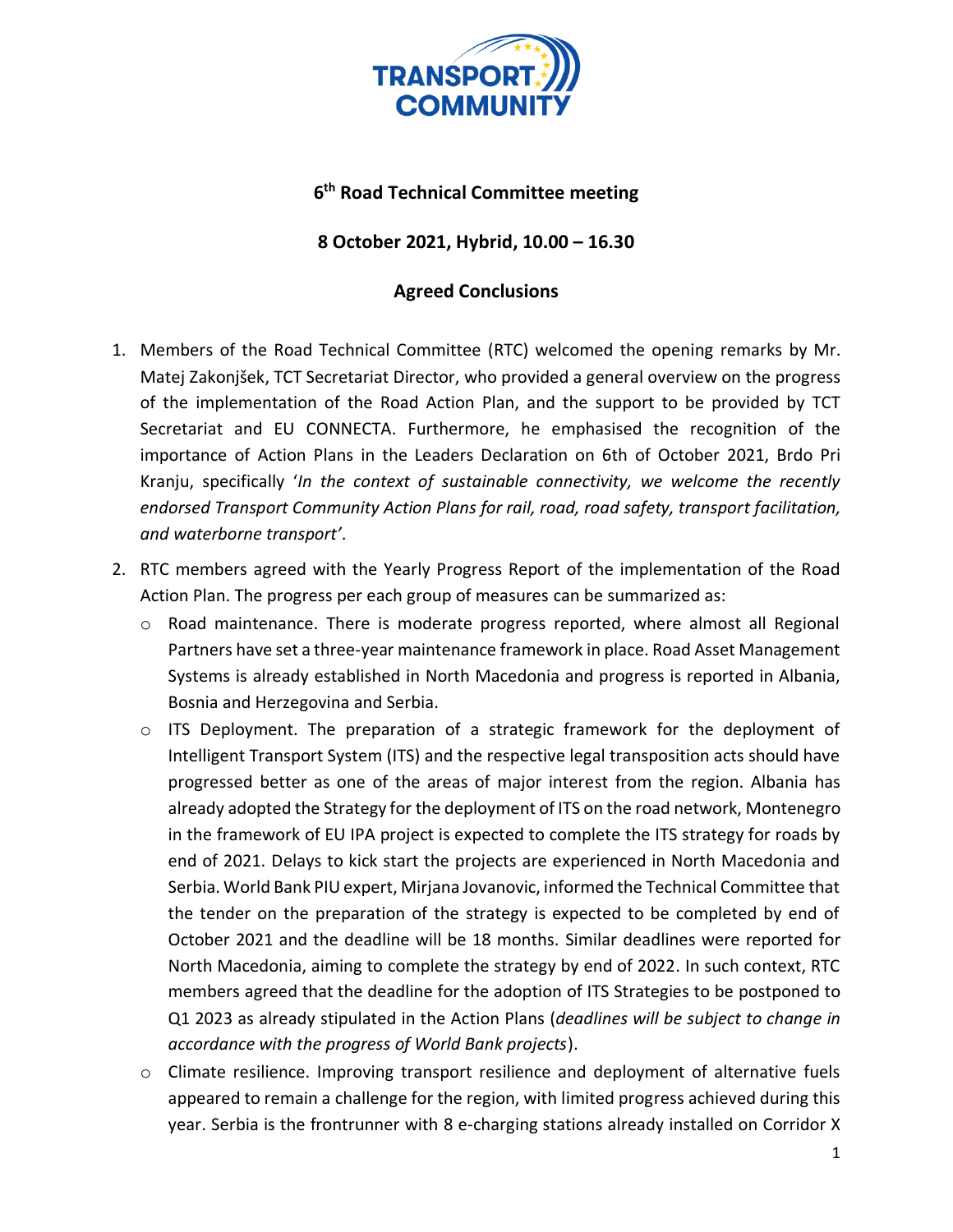

and 10 more planned and have issued the green bonds. It is evident that the region will need bigger support from all the stakeholders, Transport Community Permanent Secretariat, European Commission (EC), and international financial institutions (IFIs) to leapfrog in the race towards more sustainable and resilient road transport development.

- 3. RTC members supported the recommendation of the World Bank, Senior Transport Specialist, Svetlana Vukanovic, to organise training dedicated to the Service Level Agreement. TCT Secretariat will explore the possibilities to organise it back to back with one of the Road Technical Committee and World Bank will support to invite the appropriate experts.
- 4. Draft Memorandum of Understanding between Road Authorities/Public Enterprises was prepared and distributed for comments in May 2021. It is expected to be signed during Road Summit to take place in 2022. RTC members requested the support of the TCT Secretariat to send the Memorandum of Understanding officially in order to start the internal consultation and approval procedures. By the 15<sup>th</sup> of October, RTC members will send to TCT Secretariat the contact details to whom the request should be addressed.
- 5. RTC members welcomed the scope of work of the Technical Assistance to support the implementation of the Road Action Plan and Sustainable and Smart Mobility Strategy for the Western Balkans. The Technical Assistance are the following:
	- o Preparation of Strategy/Policy documents concerning ITS for all transport modes for Bosnia and Herzegovina, Kosovo\* and for Rail and Maritime in Albania. TCT Secretariat forwarded to CONNECTA the request received by Montenegro to included preparation of ITS strategy for railway. Approval from DGNEAR is awaited. Expected start of assignment by end of 2021
	- o Technical assistance for the deployment of smart and sustainable mobility in Western Balkans. Expected start of assignment by end of 2021
	- o Baseline assessment and financial impact on e-tolling interoperability in the Western Balkans. Expected start of assignment by end of 2021
	- o Enabling e freight in Western Balkans (based on eFTI Regulation). Detailed information will be shared. Expected start of assignment by end of 2021
- 6. TCT Secretariat explained to RTC members that for the project financed through the TCT Secretariat budget, Road Technical Committee will play the role of the Project Steering Committee. In addition, for the projects carried out under EU CONNECTA RTC members will be the focal point for the road related components.

<sup>\*</sup> This designation is without prejudice to positions on status, and is in line with UNSCR 1244 and the ICJ Opinion on the Kosovo Declaration of Independence.